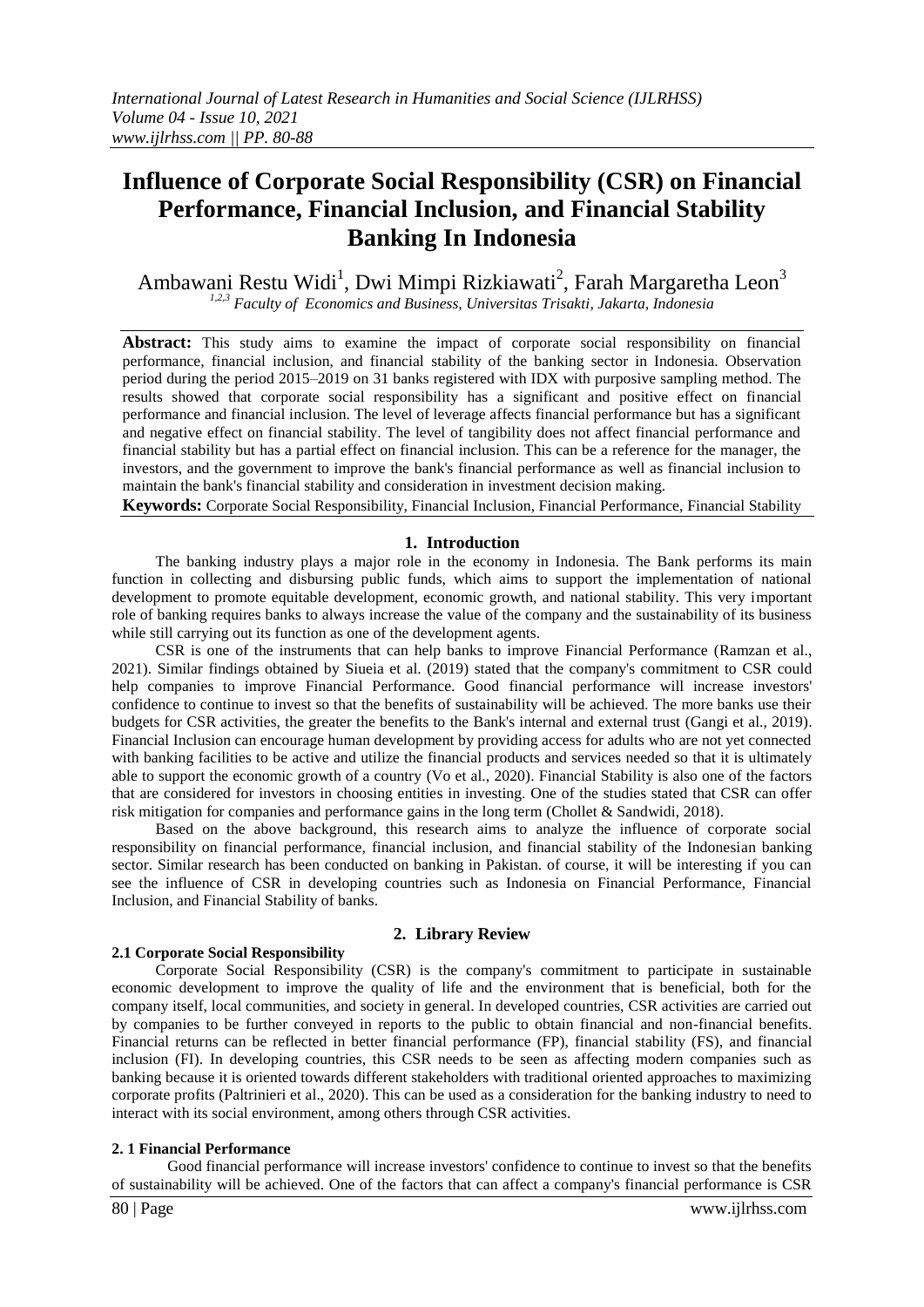# *International Journal of Latest Research in Humanities and Social Science (IJLRHSS) Volume 04 - Issue 10, 2021*

*www.ijlrhss.com || PP. 80-88*

activities as a form of corporate social responsibility to its environment. The study conducted by Belastri et al. (2020) states that there is a significant positive relationship between CSR and bank efficiency in developed countries. Similar to the results of research conducted by Ramzan et al. (2021) that Financial Performance is positively influenced by CSR activities in banking in Pakistan.

## **2.2 Financial Inclusion**

Financial inclusion can encourage human development by providing access for adults who are not yet connected with banking facilities to be active and utilize the financial products and services needed so that it is ultimately able to support the economic growth of a country (Vo et al., 2020). Based on the results of a study involving 83 countries over for 10 years, it was found that there is a relationship between the structure of banks and individual financial inclusion, namely the larger the banking industry, can be attributed to more access to deposit and credit accounts (Owen & Pereira, 2018). The research conducted by Ramzan et al. (2021) also stated that CSR activities in the banking sector in Pakistan can increase Financial Inclusion.

# **2.3 Financial Stability**

Financial Stability is also one of the factors that are considered for investors in choosing entities in investing. One of the studies stated that CSR can offer risk mitigation for companies and performance gains in the long term (Chollet & Sandwidi, 2018). Through increasingly mitigated risks, the possibility to lower the company's performance will be smaller, thus affecting the stability of the company.

# **2.4 Conceptual Framework**

The study conducted by Belastri et al. (2020) states that there is a significant positive relationship between CSR and bank efficiency in developed countries. Similar to the results of research conducted by Ramzan et al. (2021) that Financial Performance is positively influenced by CSR activities in banking in Pakistan. Besides, Malik et al. (2019) also found that the CSR budget issued by the bank is not only able to increase current profits, but also future profits. Siueia et al. (2019) in his research found a significant positive relationship between the company's CSR statements and Financial Performance, using ROA and ROE approaches.

Vo et al. (2020) found in their research, that Financial Inclusion with a higher level in the form of providing access to banking facilities can contribute positively and significantly to the stability of the banking sector so that the company's resilience can increase. Studies discussing the influence of CSR and Financial Inclusion are still very limited. As for the research conducted by Kim et al. (2018) explained that there is a significant positive relationship between Financial Inclusion and economic growth rate. Ramzan et al. (2021) found a positive and significant relationship between CSR and Financial Inclusion.

Financial Stability is a macro-economic indicator of a country's financial performance. Ramzan et al. (2021) conducted research and found that there is a significant positive relationship between CSR and Financial Stability (FS) which means that increasing banking CSR activities will increase Financial Stability (FS). Shah,S.S.A. & Khan (2019) found that consumer perception of corporate CSR has a positive and significant impact on customer commitment on an ongoing basis.

As described above, the conceptual framework can be described as follows:

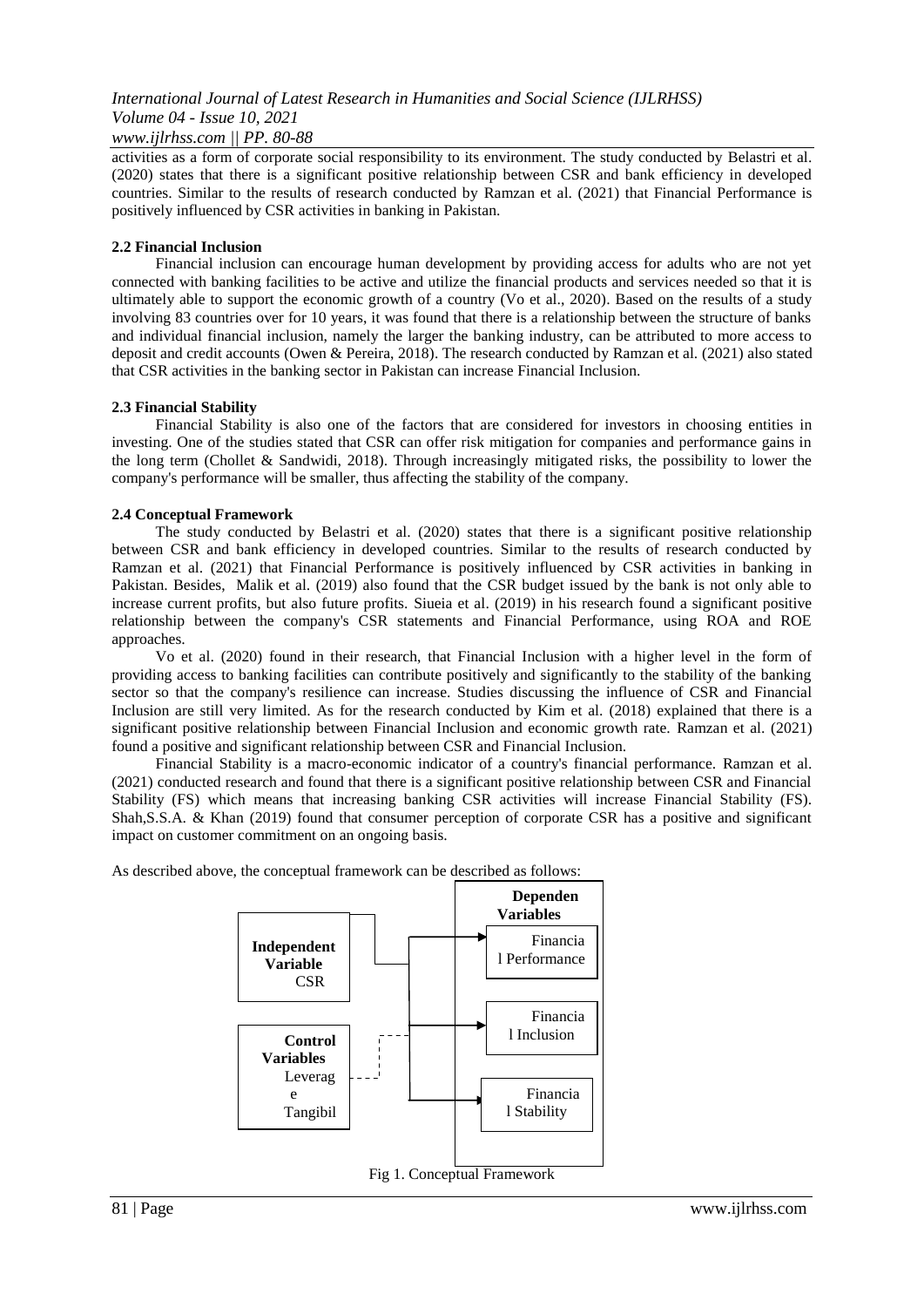# *International Journal of Latest Research in Humanities and Social Science (IJLRHSS) Volume 04 - Issue 10, 2021 www.ijlrhss.com || PP. 80-88*

# **2.5 Hypothesis Development**

Previous research conducted by Ramzan et al. (2021) shows that there is a significant positive relationship between CSR conducted by Banks in Pakistan with ROA, ROE, NPM, and EPS as proxies of Financial Performance measurement. The results of the study were also supported by Siueia et al. (2019) who stated that there is a significant positive relationship between CSR and Financial Performance of the banking sector in Africa with ROA and ROE as a proxy for FP measurement, where the report on CSR implementation provides positive support to the improvement of Financial Performance. The results of research in China showed a significant positive relationship between CSR and ROA in the banking sector (Wu et al., 2020). The results of the research found by Das (2019) also showed that CSR contributes positively to the share price of Private Banks in India. Based on this explanation, the hypothesis is formulated as follows:

H1: There is a significant influence of Corporate Social Responsibility on Financial Performance in the banking sector in Indonesia

There is not much research that discusses the influence of CSR on Financial Inclusion, but Ongo Nkoa & Song (2020) found that institutional quality can increase financial inclusion in terms of accessibility, penetration, and use of Financial Services Institutions in Africa. Other findings related to CSR and financial inclusion were indicated by Haldar et al. (2016) that Commercial Private Banks are better able to increase Financial Inclusion through CSR, compared to State-Owned Commercial Banks. Le et al. (2019) in their research found that Financial Inclusion has a positive and significant influence on the level of financial sustainability in 31 Asian countries. The results of research conducted by Ramzan et al. (2021) showed that there is a significant positive relationship between CSR and Financial Inclusion at banks in Pakistan. Based on this explanation, the hypothesis is formulated as follows:

H2: There is a significant influence of Corporate Social Responsibility on Financial Inclusion in the banking sector in Indonesia

Shah, S.S.A. & Khan (2019) researched with the results stating that there is a positive relationship between CSR and customer commitment, in other words, the bank's CSR activities will be able to bind customer commitments, so that the Bank will achieve a sustainable competitive advantage that also has implications for financial profit and stability. The results are in line with research conducted by Ramzan et al. (2021) which found that the Bank will be more financially stable in line with the increase in CSR activities. On the other hand, Chollet & Sandwidi (2018) stated in their research that CSR can provide potential mitigation of long-term risks, as well as performance gains. This can mean that the risks that can be mitigated, will be able to improve the financial stability of the company. Based on this explanation, the hypothesis is formulated as follows:

H3: There is a significant influence of Corporate Social Responsibility on Financial Stability in the banking sector in Indonesia

### **3. Research Methods**

### **3.1 Sampling Method**

The data used in this study is secondary data, where secondary data is research data obtained indirectly or derived from sources that have been published by relevant companies or accountable official institutions so that the data is available. The data sources used in this study came from the Website of the Indonesia Stock Exchange (www.idx.co.id), the website of the Central Statistics Agency (www.bps.go.id), the website of the Financial Services Authority (www.ojk.go.id), as well as the official website of the relevant Bank.

The method of determining samples using purposive sampling techniques, where the Bank has taken as a sample is a bank that has Go-Public and listed CSR budget data in annual reports and financial statements during the period 2015-2019, obtained a number of 31 Banks.

## **3.2 Identify Variable Measurements**

Variable identification aims to analyze the relationship between dependent variables, namely Financial Performance, Financial Stability, and Financial Inclusion, and independent variables, namely Corporate Social Responsibility (CSR), as well as control variables, among others Leverage, and Tangibility.The measurement of each variable is described in the following table 1.

### **3.3. Equation**

We estimate the impact of Independent variables on dependent variables as well as control variables with equations to analyze the results: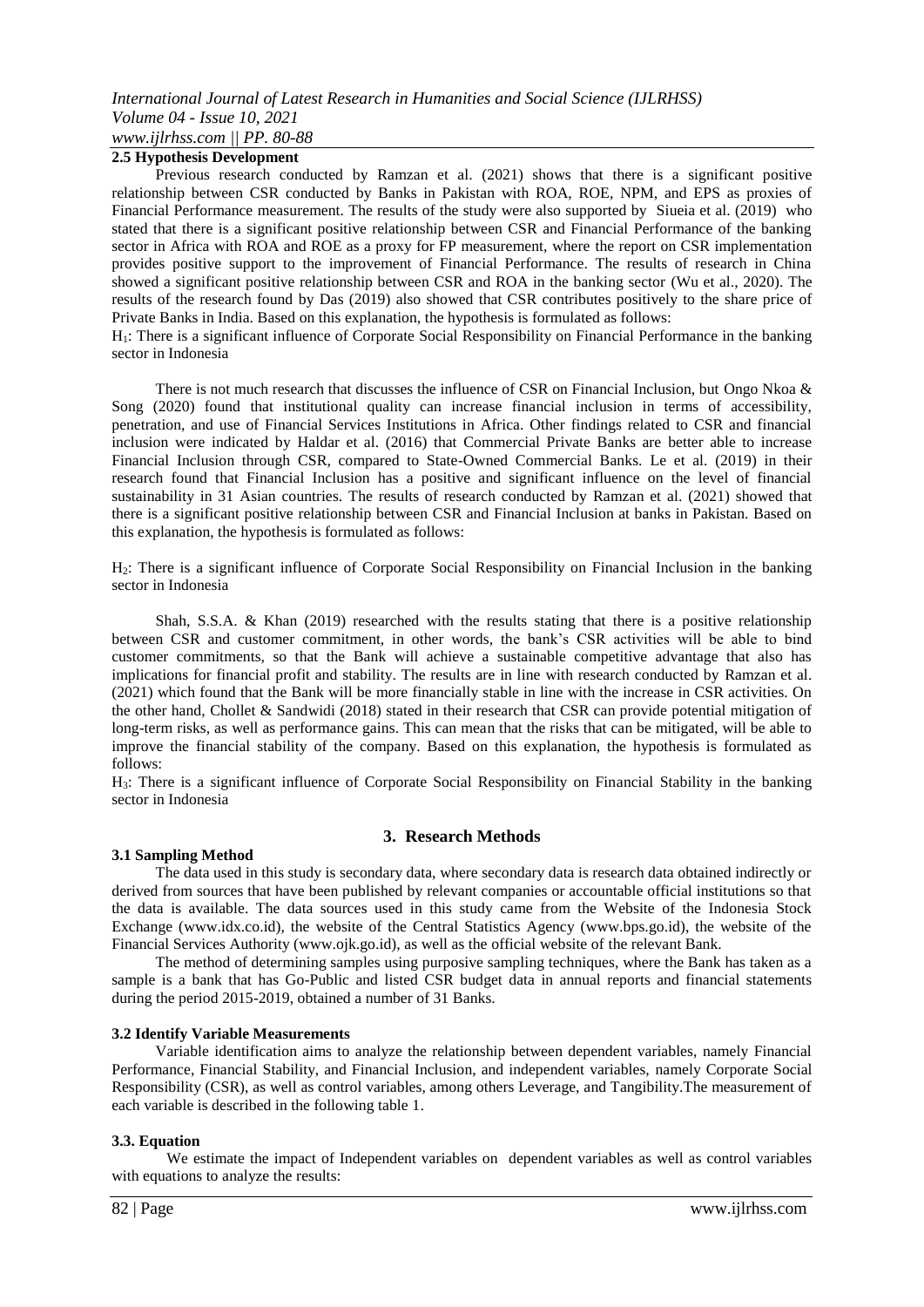*International Journal of Latest Research in Humanities and Social Science (IJLRHSS) Volume 04 - Issue 10, 2021*

*www.ijlrhss.com || PP. 80-88*

 $\frac{1}{F P_{it}} = \beta_0 + \beta_1 \, \text{CSR}_{it} + \beta_2 \text{Leverage}_{it} + \beta_3 \text{Tagibility}_{it} + \mu_{it}$ (1)  $FI_{it} = \beta_0 + \beta_1 \, CSR_{it} + \beta_2 \, Leverage_{it} + \beta_3 \, Tagibility_{it} + \mu_{it}$ (2)  $FS_{it} = \beta_0 + \beta_1 \, \text{CSR}_{it} + \beta_2 \text{Leverage}_{it} + \beta_3 \text{Tagibility}_{it} + \mu_{it}$ (3)

Where FP<sub>it</sub> are ROA, ROE, EPS, NPM i in period t,  $FI_{it}$  are NOBB dan NOBA i in period t,  $FS_{it}$  are Z SCORE i in period t, CSR<sub>it</sub> are Corporate Social Responsibility i in period t, Leverage<sub>it</sub> are Leverage i in period t, and  $\mu_{it}$  are Error term banki in period t.

|                              | THUID I. IGUILLEY                                  | <u>t arraoic incabarchiches</u> |                                         |  |  |
|------------------------------|----------------------------------------------------|---------------------------------|-----------------------------------------|--|--|
| Variable Type                | Variable                                           | Symbol                          | Operational definition                  |  |  |
|                              |                                                    | <b>ROA</b>                      | Net Income divided by Total Assets      |  |  |
|                              | Financial Performance (FP)                         | <b>ROE</b>                      | Net Income divided by Total Equity      |  |  |
|                              |                                                    | <b>EPS</b>                      | Net Income divided by Number of         |  |  |
|                              |                                                    |                                 | <b>Shares Outstanding</b>               |  |  |
| Dependent Variables          | <b>NPM</b><br>Net income divided by Total Revenue. |                                 |                                         |  |  |
|                              |                                                    | <b>NOBB</b>                     | Number of Branch Offices per 100,000    |  |  |
|                              | Financial Inclusion (FI)                           |                                 | adult population                        |  |  |
|                              |                                                    | <b>NOBA</b>                     | Number of ATMs per 100,000 adult        |  |  |
|                              |                                                    |                                 | population                              |  |  |
|                              | Financial Stability (FS)                           | Z-Score                         | ROA+(Total Equity/Total Assets)         |  |  |
|                              |                                                    |                                 | Std. Deviation (ROA)                    |  |  |
|                              | Social<br>Corporate                                | <b>CSR</b>                      | The amount of CSR costs incurred by the |  |  |
| <b>Independent Variables</b> | Responsibility                                     |                                 | company and listed in the Annual        |  |  |
|                              |                                                    |                                 | Report.                                 |  |  |
| <b>Control Variables</b>     | Leverage                                           | Leverage                        | Total debt to total assets              |  |  |
|                              | Tangibility                                        | Tangibility                     | Non-Current Assets to Total Assets      |  |  |

| Table 1: Identify Variable Measurements |
|-----------------------------------------|
|                                         |

Reference: Ramzan et al. (2021)

# **4. Results and Discussions**

# **4.1 Model Analysis**

The results of descriptive statistics and normality of data are presented in table 3. Based on 155 observations, normal distributed data with probability of Jarque-Bera test is greater than 0.05 value. The average value of financial performance indicates that the bank is performing well and making a profit. The average ROA of 0.007 ranges from -0.0484 to 0.0624. The ROE average of 0.025 from -0.854 to 0.062; EPS has an average value of 130,545, the range of values from -562,152to 823,242 is greater than the NPM mean of 0.069, the range of values from -0.506 to 0.644; The average value of bank branches (NOBB) is 411,750, the range of values from -2020,901 to 3068,839; and the average number of bank ATMs (NOBA) per 100,000 inhabitants is 5831,456, a range of values from -17948.86 to 40059.06; The average FS is 55,128, ranges from -167,037 to 277, 293. Independent variables, CSR has a range of values from -111081.9 to 15.13089, the average value is 15512.53; debt levels range from 0.598 to 1.070, with an average value of 0.834; tangibility has a range of values from -0.082 to 030, the average value is 0.024.

| Table 3(a): Descriptive Statistics and Normality Test |  |
|-------------------------------------------------------|--|
|-------------------------------------------------------|--|

|                         | CSR.        | <b>ROA</b>  | <b>ROE</b>  | <b>EPS</b>  | <b>NPM</b>  |
|-------------------------|-------------|-------------|-------------|-------------|-------------|
| Mean                    | 15512.53    | 0.007018    | 0.025256    | 130.5453    | 0.069154    |
| Median                  | 15512.53    | 0.007018    | 0.025256    | 130.5453    | 0.069154    |
| Maximum                 | 111081.9    | 0.062452    | 0.904818    | 823.2429    | 0.644263    |
| Minimum                 | $-80056.81$ | $-0.048416$ | $-0.854307$ | $-562.1524$ | $-0.505955$ |
| Std. Dev.               | 34118.80    | 0.019790    | 0.314011    | 247.2977    | 0.205319    |
| Jarque-Bera             | 0.022052    | 0.021961    | 0.021961    | 0.021979    | 0.021961    |
| Probability             | 0.989035    | 0.989080    | 0.989080    | 0.989071    | 0.989080    |
| Observations            | 155         | 155         | 155         | 155         | 155         |
| Source: Data Processing |             |             |             |             |             |

Source:Data Processing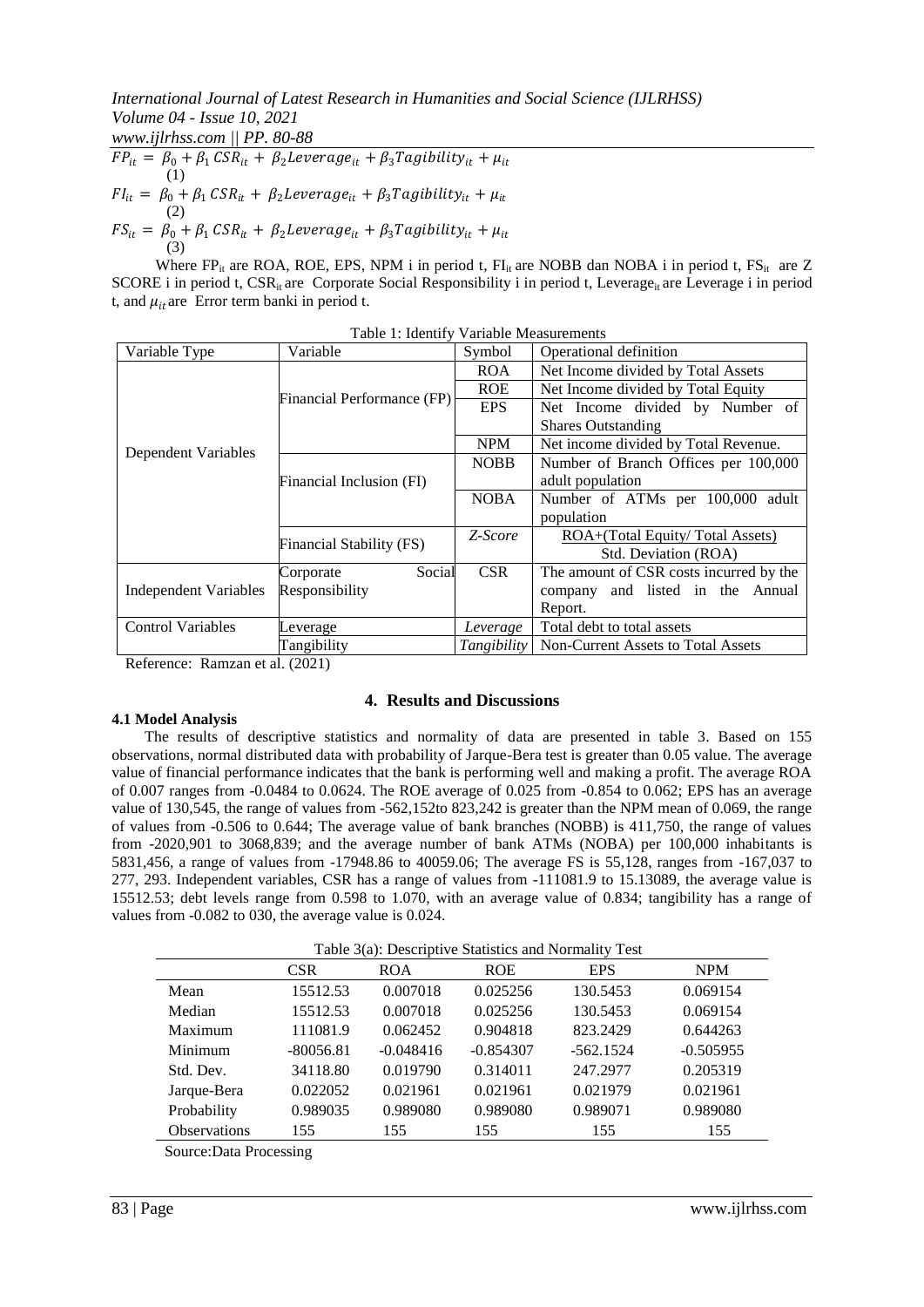*International Journal of Latest Research in Humanities and Social Science (IJLRHSS) Volume 04 - Issue 10, 2021 www.ijlrhss.com || PP. 80-88*

|                     | Table 3(b): Descriptive Statistics and Normality Test |             |               |                 |                    |
|---------------------|-------------------------------------------------------|-------------|---------------|-----------------|--------------------|
|                     | <b>NOBB</b>                                           | <b>NOBA</b> | <b>ZSCORE</b> | <b>LEVERAGE</b> | <b>TANGIBILITY</b> |
| Mean                | 411.7505                                              | 5831.456    | 55.12792      | 0.834427        | 0.024063           |
| Median              | 415.6012                                              | 5831.456    | 55.12792      | 0.834427        | 0.024063           |
| Maximum             | 3068.839                                              | 40059.06    | 277.2926      | 1.070480        | 0.130422           |
| Minimum             | $-2024.961$                                           | $-17948.86$ | $-167.0368$   | 0.598374        | $-0.082296$        |
| Std. Dev.           | 948.2249                                              | 12164.43    | 79.31470      | 0.084273        | 0.037971           |
| Jarque-Bera         | 0.046384                                              | 0.472872    | 0.021961      | 0.021961        | 0.021961           |
| Probability         | 0.977075                                              | 0.789437    | 0.989080      | 0.989080        | 0.989080           |
| <b>Observations</b> | 155                                                   | 155         | 155           | 155             | 155                |

Source:Data Processing

The multicollinearity diagnostic test and The Pearson correlation matrix of variables and their probabilities are presented in table 4. The VIF value verifies that there is no multicollinearity. CSR correlates significantly and positively with all other variables, except in Z-score and Leverage variables, there is no correlation. Leverage is negatively correlated with ROA, EPS, NPM, and Zscore, except in NOBA number variables, positively correlated. Tangibility is positively correlated with ROA, ROE, EPS, and NPM, except in NOBA and Leverage variables, negatively correlated.

| Table 4: Multicollinearity Test and Correlation Matrix |                          |             |            |             |                      |            |             |                      |             |                      |  |
|--------------------------------------------------------|--------------------------|-------------|------------|-------------|----------------------|------------|-------------|----------------------|-------------|----------------------|--|
|                                                        |                          | VIF CSR     | <b>ROA</b> | <b>ROE</b>  | <b>EPS</b>           | <b>NPM</b> | <b>NOBB</b> |                      | NOBA ZScore | Leverage Tangibility |  |
| <b>CSR</b>                                             | 1,08                     |             |            |             |                      |            |             |                      |             |                      |  |
| <b>ROA</b>                                             |                          | $.389**$    |            |             |                      |            |             |                      |             |                      |  |
| <b>ROE</b>                                             | $\overline{\phantom{a}}$ | $.418***$   | $.928***$  |             |                      |            |             |                      |             |                      |  |
| <b>EPS</b>                                             | -                        | $.559^{**}$ | $.872***$  | $.855***$   |                      |            |             |                      |             |                      |  |
| <b>NPM</b>                                             | -                        | $.400^{**}$ | $.969***$  | $.910^{**}$ | $.864***$            |            |             |                      |             |                      |  |
| <b>NOBB</b>                                            | -                        | $.566^{**}$ | $.582**$   | $.659***$   | $.739***$            | $.580**$   |             |                      |             |                      |  |
| <b>NOBA</b>                                            | -                        | $.237***$   | 0.112      | $.160*$     | $.186*$              | 0.138      | $.324***$   |                      |             |                      |  |
| <b>ZScore</b>                                          |                          | $-0.053$    | $.317***$  | $.194*$     | $.244***$            | $.331**$   | $.176*$     | $-0.106$             |             |                      |  |
| Leverage                                               |                          | 1,12 0.034  | $-.319***$ | $-0.134$    | $-.184$ <sup>*</sup> | $-.323***$ | 0.086       | $.171*$              | $-.305***$  |                      |  |
| Tangibility                                            | 1.19                     | $.251$ **   | $.255***$  | $.205*$     | $.261$ **            | $.271$ **  | 0.141       | $-.181$ <sup>*</sup> | 0.045       | $-.310$ **           |  |

Source: Data Processing, Information \*, \*\*, \*\*\* denotes significance at 1%, 5%, and 10% levels, respective.

### **4.2. Regression Analysis**

### **4.2.1 The Effect of CSR on Financial Performance**

Table 5 presents the results of the estimated CSR influence model on ROA, ROE, EPS, and NPM, with bank leverage and tangibility as control variables. The value of Durbin Watson on each estimate is high enough to verify that the regression model estimates have no autocorrelation issues. The Probability Value of Chi-Square is greater than the real level of 0.05 in each estimate, indicating that the estimated regression model does not exist heteroscedasticity. The partial regression estimation results showed a significant and positive influence between ROA and CSR at the level of 1%. This indicates that banks that invest more in CSR activities will increase greater financial profits, in line with the findings of Ramzan et al. (2021) and Siueia et al. (2019) . Leverage level has a significant and negative effect with ROA at 1%, while tangibility does not affect ROA. It identifies that a high level of leverage can decrease ROA. The result of simultaneous regression estimation at the level of 1% shows CSR, leverage, and tangibility as joint control variables - equally affecting ROA. The Coefficient of determination shows the value of 0.2644 indicates that ROA diversity of 26.44% can be explained by CSR, leverage, and tangibility as control variables while the rest can be explained other variables that are not described in this study.

The result of the partial regression estimate, CSR to ROE has a significant and positive influence at the level of 1%, this indicates that the bank's investment in CSR will increase its revenue, supporting the findings of Ramzan et al. (2021) and Siueia et al. (2019). The level of leverage and tangibility does not affect the growth of ROE. The result of simultaneous regression estimation at the level of 1% shows CSR, leverage, and tangibility as control variables together affect ROE. The coefficient of determination shows a value of 0.432 indicates that roe diversity of 43.2% can be explained by CSR, leverage, and tangibility as control variables while the rest can be explained other variables that are not described in this study.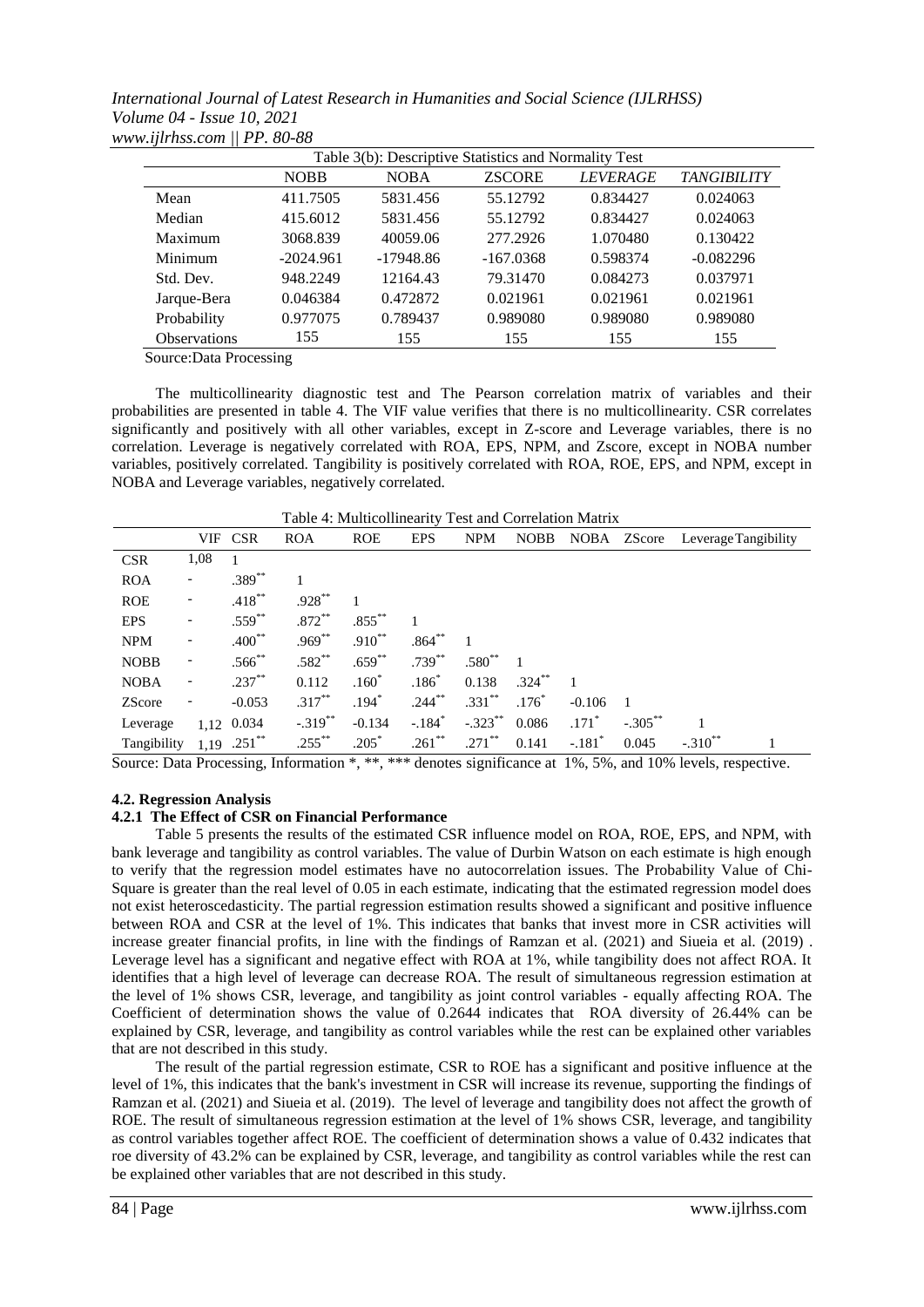# *International Journal of Latest Research in Humanities and Social Science (IJLRHSS) Volume 04 - Issue 10, 2021*

*www.ijlrhss.com || PP. 80-88*

The partial regression estimation result, CSR has a significant and positive effect on EPS at the level of 1% indicates that the increasing investment of banks in CSR activities improve the image of the bank itself. The public can feel the existence of the company and increase the public's interest in buying products from the company and become customers of the bank so that the level of sales increases so that the income of its shareholders also increases. These results are in line with previous research Flammer (2013), Ofori et al. (2014), and Ramzan et al. (2021) the level of leverage also had a significant and negative effect on EPS at the level of 1%, indicating that an increase in the debt ratio would lower shareholder confidence, whose EPS also declined. Tangibility has no effect on EPS. The result of simultaneous regression estimation at the level of 1% indicates CSR, leverage, and tangibility as control variables together affect eps. The Coefficient value of determination of 0.357 indicates that EPS diversity of 35.7% can be explained by CSR, leverage, and tangibility as control variables while the rest can be explained other variables that are not described in this study.

The result of partial regression estimation, CSR has a significant and positive effect on NPM at the level of 1%, indicating that increasing CSR investment will increase NPM. These findings are in line with Belastri et al. (2020), and Ramzan et al. (2021) previous research. Leverage and tangibility have no effect on NPM. The result of simultaneous regression estimation at the level of 1% shows CSR, leverage, and tangibility as control variables together affect the NPM. The coefficient of determination of 0.278 indicates that the diversity of NPM of 27.8% can be explained by CSR, leverage and tangibility as control variables while the rest can be explained by other variables not described in this study.

| Table 5: Regression Result of CSR on Financial Performance |              |             |                         |              |
|------------------------------------------------------------|--------------|-------------|-------------------------|--------------|
| Variable                                                   | <b>ROA</b>   | <b>ROE</b>  | <b>EPS</b>              | <b>NPM</b>   |
| <b>CSR</b>                                                 | 5.262791*    | 5.34841*    | $8.044519$ <sup>*</sup> | 5.416040*    |
|                                                            | (0.0000)     | (0.0000)    | (0.0000)                | (0.0000)     |
| <b>LEVERAGE</b>                                            | $-4.209903*$ | $-1.654390$ | $-2.616132$             | $-4.246180*$ |
|                                                            | (0.0000)     | (0.1001)    | (0.0098)                | (0.0000)     |
| <b>TANGIBILITY</b>                                         | 0.813456     | 0.787313    | 0.945160                | 1.007661     |
|                                                            | (0.4172)     | 0.4323      | (0.3461)                | (0.3152)     |
| R-squared                                                  | 0.264        | 0.4323      | 0.357310                | 0.277813     |
| <b>F</b> Statistik                                         | 17.979       | 12.49268    | 27.79806                | 19.23418     |
| Probabilitas                                               | 0.000000     | 0.000000    | 0.000000                | 0.000000     |
| Durbin Watson Sat                                          | 2.287154     | 2.312275    | 2.283646                | 2.206936     |
| Prob. Chi-Square                                           | 0.6286       | 0.4943      | 0.1006                  | 0.8171       |

Source: Data Processing, Information \*, denotes significance at 1% level

# **4.2.2. The Effect of CSR on Financial Inclusion**

Table 6 presents the estimated results of the CSR influence model on NOBB and NOBA, with leverage and bank Tangibility as control variables. Durbin Watson's value on each estimate is high enough to verify that the regression model estimates have no autocorrelation issues. The Probability Value of Chi-Square is greater than the real level of 0.05 in each estimate, indicating that the estimated regression model does not exist heteroscedasticity. The results of partial regression estimates showed a significant and positive influence between NOBB and CSR at the level of 1%. This indicates that banks that invest more in CSR activities have more branches, in line with the findings of Ongo Nkoa & Song (2020) and Ramzan et al. (2021). Leverage levels do not affect NOBB, and tangibility levels do not affect NOBB. This identifies that the level of leverage and tangibility has no effect on the number of branches owned by banks. The estimated results of regression together at the level of 1% show CSR, leverage, and tangibility as control variables together affect ROA. The coefficient of determination shows the value of 0.3256 indicates that NOBB diversity of 32.56% can be explained by CSR, leverage, and tangibility as control variables while the rest can be explained by other variables not described in this study.

The partial regression estimation results showed a significant and positive influence between NOBA and CSR at the 1% level. This indicates that banks that invest more in CSR activities will be better financial inclusion shown by the number of ATMs owned by banks, in line with the findings of Haldar et al. (2016), Ongo Nkoa & Song (2020), and Ramzan et al. (2021). The leverage level does not affect NOBA, while the tangibility rate has a significant and negative effect with NOBA at the level of 1%. This identifies that a high level of tangibility can decrease atm use. The result of estimated regression together at the level of 1% shows CSR, Leverage, and Tangibility as control variables together affecting NOBA. The coefficient of determination shows the value of 0.1252 indicates that NOBA diversity of 12.52% can be explained by CSR, leverage, and tangibility as control variables while the rest can be explained other variables that are not described in this study.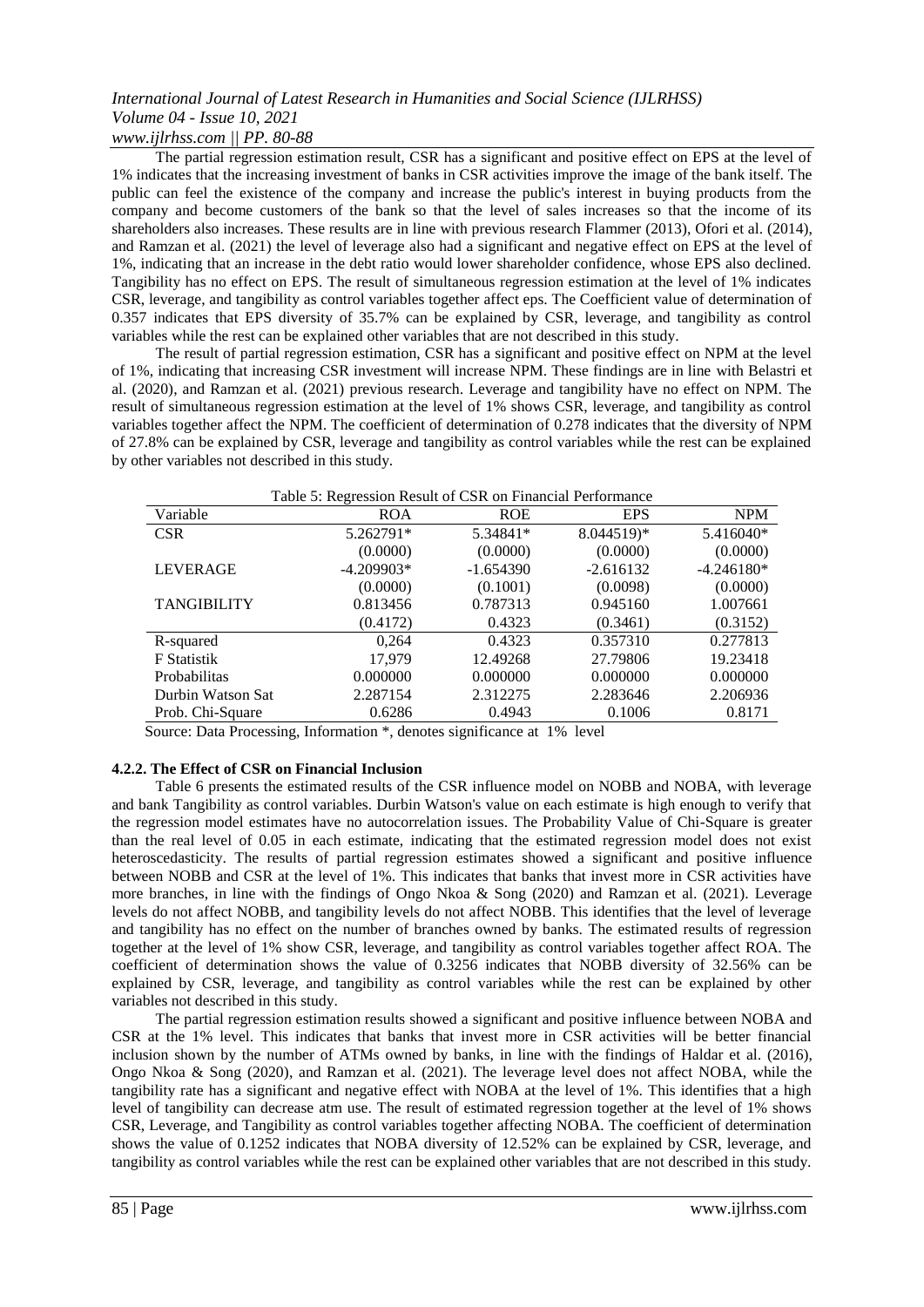*International Journal of Latest Research in Humanities and Social Science (IJLRHSS) Volume 04 - Issue 10, 2021 www.ijlrhss.com || PP. 80-88*

| Table 6: Regression Result of CSR on Financial Inclution |             |              |  |
|----------------------------------------------------------|-------------|--------------|--|
| <b>Variable</b>                                          | <b>NOBB</b> | <b>NOBA</b>  |  |
| <b>CSR</b>                                               | 0,015495*   | 0,103524*    |  |
|                                                          | (0.0000)    | (0,0004)     |  |
| <i>LEVERAGE</i>                                          | 844,3265    | 13155,86     |  |
|                                                          | (0.2926)    | (0,2618)     |  |
| <b>TANGIBILITY</b>                                       | 612,2704    | $-72271,45*$ |  |
|                                                          | (0.7386)    | (0,0077)     |  |
| R-squared                                                | 0,3256      | 0.1252       |  |
| <b>F</b> Statistic                                       | 24.14133    | 7.153734     |  |
| Probabilitas                                             | 0.000000    | 0.000160     |  |
| Durbin Watson Sat                                        | 2.182185    | 2.169919     |  |
| Prob.Chi-Square                                          | 0.4660      | 0.0558       |  |

Source: Data Processing, Information \*, denotes significance at 1% level

# **4.2.3. The Effect of CSR on Financial Stability**

Table 7 presents the estimated results of the CSR influence model on ZScore, with leverage and bank protection as control variables. Durbin Watson's value at the estimate is high enough to verify that the estimation of the regression model is no autocorrelation problem. The Probability Value of Chi-Square is greater than the real level of 0.05 in each estimate, indicating that the estimated regression model does not exist heteroscedasticity. Partial regression estimation results showed no influence between Zscore and CSR. This indicates that the amount of funds invested in the form of CSR does not affect the Bank's Financial Stability, this result contradicts the findings of Ongo Nkoa & Song (2020) and Ramzan et al. (2021). The implementation of corporate social responsibility is one of the proofs that companies care about the environment and society, not focused on profit alone. Leverage level has a significant and negative effect with Z Score at 1%, while tangibility level does not affect  $\bar{Z}$  Score. This identifies that a high level of leverage can lower the financial stability of the bank. The result of estimated regression together at the level of 1% shows CSR, leverage, and tangibility as control variables together affecting Z Score. The coefficient of determination shows the value of 0.0965 indicates that the diversity of Z Score of 9.65% can be explained by CSR, Leverage, and tangibility as control variables while the rest can be explained other variables that are not described in this study.

| Table 7: Regression Result of CSR on Financial Stability |               |
|----------------------------------------------------------|---------------|
| Variable                                                 | <b>ZScore</b> |
| <b>CSR</b>                                               | $-0.0000712$  |
|                                                          | (0.7051)      |
| <i>LEVERAGE</i>                                          | $-299.1460*$  |
|                                                          | (0.0002)      |
| <b>TANGIBILITY</b>                                       | $-94.72966$   |
|                                                          | (0,5940)      |
| R-squared                                                | 0.0965        |
| F Statisti                                               | 5.337018      |
| Probabilitas                                             | 0.001605      |
| Durbin Watson Sat                                        | 2.160435      |
| Prob. Chi-Square                                         | 0,2722        |
|                                                          |               |

Source: Data Processing, Information \*, denotes significance at 1% level

# **5. Conclusion**

Based on the research titled "The Influence of Corporate Social Responsibility (CSR) on Banking Performance, Inclusion, and Financial Stability in Indonesia" tested on 31 Banks listed on the Indonesia Stock Exchange in the period 2015-2019, the following conclusions can be obtained:

1. There is a significant influence between Corporate Social Responsibility on financial performance in the banking sector in Indonesia. These results show that the amount of CSR funds used by banks is able to improve the financial performance of banks. These results are in line with research conducted by Siueia et al. (2019), Wu et al. (2020), and Ramzan et al. (2021) which showed that CSR has a significant and positive influence on financial performance;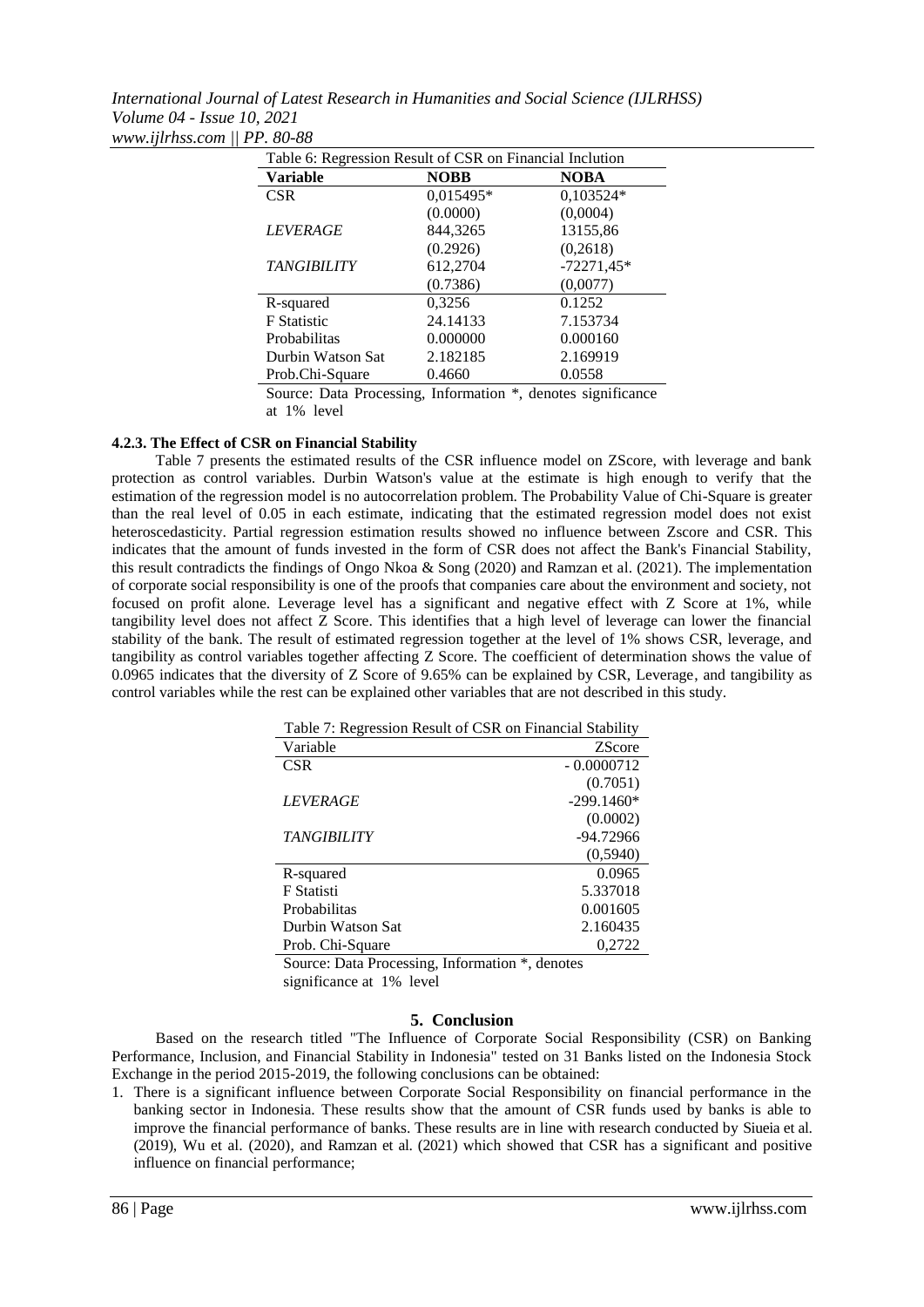*www.ijlrhss.com || PP. 80-88*

- 2. There is a significant influence among Corporate Social Responsibility on financial inclusion in the banking sector in Indonesia. This result shows that the amount of CSR funds used by banks is able to increase financial inclusion in terms of accessibility, penetration and use of financial services institutions in Indonesia. These results are in line with research conducted by Haldar et al. (2016), Ongo Nkoa & Song (2020), and Ramzan et al. (2021) and which showed that CSR has a significant and positive influence on financial inclusion;
- 3. There is no significant influence of Corporate Social Responsibility on financial stability in the banking sector in Indonesia. These results show that the amount of CSR funds used by banks does not guarantee the bank has good financial stability. These results contradict research conducted by Shah,S.S.A. & Khan (2019) and Ramzan et al. (2021) which showed that CSR has a significant and positive influence on financial stability.

# **1. Implications**

### **1. For Financial Managers**

The results showed a positive influence between CSR and financial performance and inclusion of banks in Indonesia. This can be used as a basis for bank financial managers to improve the bank's financial performance as well as financial inclusion. The bank's good financial performance will be able to attract investors to invest, although CSR does not have any influence on the bank's financial stability, but if the bank's performance and financial inclusion improve, then the bank's financial stability will be well maintained.

# **2. For Investors**

CSR disclosure for the company is a form of corporate concern for the surrounding environment that needs to be considered in investment decision making. Before making an investment, investors can pay attention to the company's CSR activity report in addition to paying attention to the company's financial performance because companies with high CSR activities will increase customer loyalty so that financial performance will be maintained.

### **3. For Government**

Based on the results of calculations that show that there is a positive relationship between CSR and Inclusive Finance, it can be concluded that CSR activities carried out by banks can increase the number of people who are served financially through the utilization of banking financial access channels (in this study represented by access through branch offices and ATMs). This is in line with one government program contained in Presidential Regulation No. 82 of 2016 on the National Strategy on Inclusive Finance (SNKI) which states that every member of the public has access to a variety of formal financial services that are quality, timely, smooth, and safe at an affordable cost in accordance with their respective needs and capabilities. Thus, through this CSR activity, in addition to being one of the ways for banks to interact with the public/customers to obtain financial and non-financial benefits, it is also able to support government programs to increase financial inclusion.

# **7. Limitations and Suggestions**

Some limitations in this study include the scope of bank samples taken, namely there are only 31 banks listed on the Indonesia Stock Exchange that can be sampled in connection with the incomplete disclosure of CSR data from all banks listed on the IDX (44 banks). The limitations of this data can be overcome by obtaining information directly to the relevant bank through various communication media (letters / emails etc.) so that more complete data can be obtained.

### **8. References**

- [1]. Belasri, S., Gomes, M., & Pijourlet, G. (2020). Corporate social responsibility and bank efficiency. *Journal of Multinational Financial Management*, *54*, 100612. https://doi.org/10.1016/j.mulfin.2020.100612
- [2]. Chollet, P., & Sandwidi, B. W. (2018). CSR engagement and financial risk: A virtuous circle? International evidence. *Global Finance Journal*, *38*(September 2017), 65–81. https://doi.org/10.1016/j.gfj.2018.03.004
- [3]. Das, S. K. (2019). CSR Practises in Banking Sector : An Analysis. *A JOURNAL OF COMPOSITION THEORY*, *XII*(X), 659–668.
- [4]. Flammer, C. (2013). Corporate social responsibility and shareholder reaction: The environmental awareness of investors. *Academy of Management Journal*, *56*(3), 758–781. https://doi.org/10.5465/amj.2011.0744